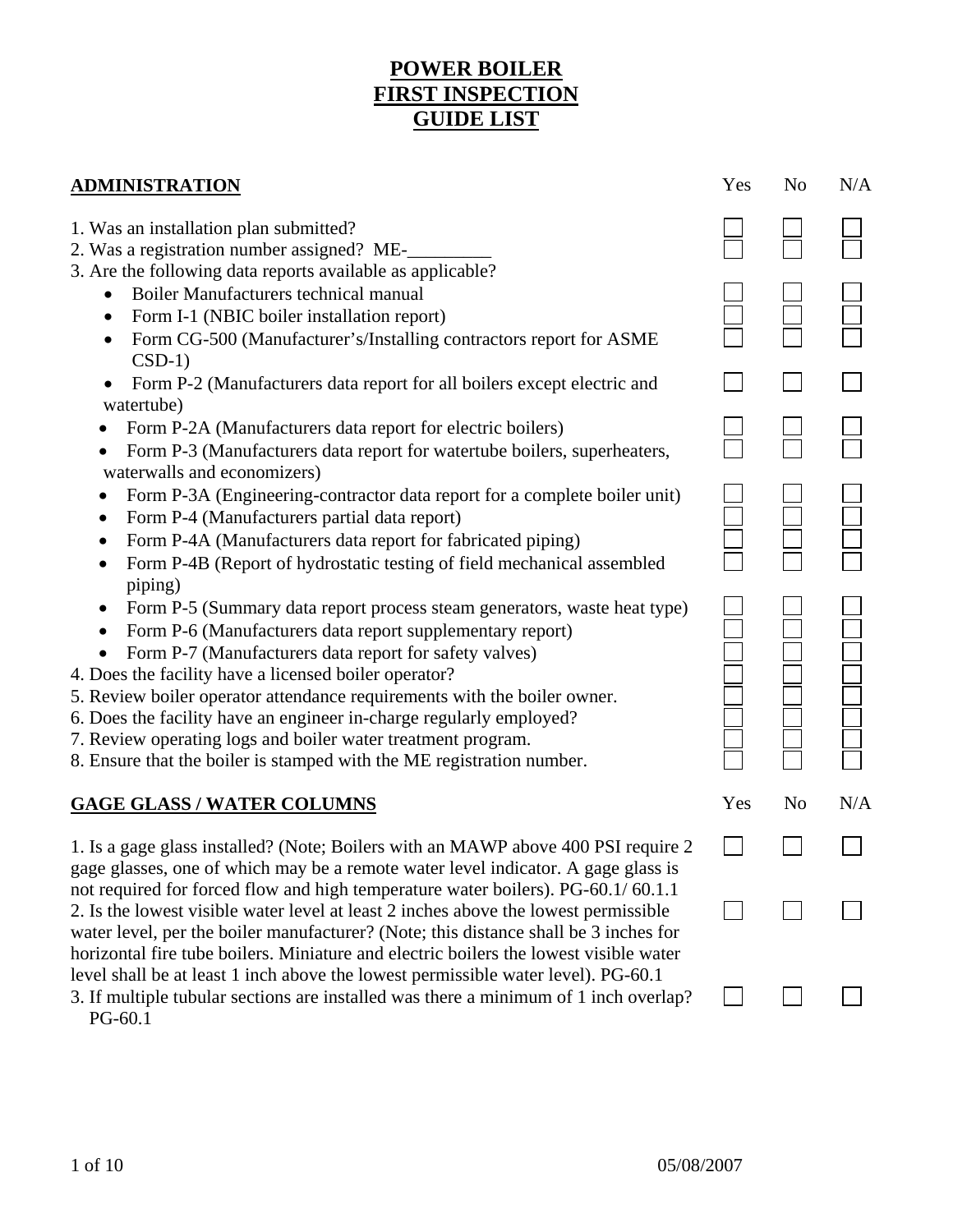|                                                                                                                                                                                                                                                                                                                               | Yes | N <sub>o</sub> | N/A |
|-------------------------------------------------------------------------------------------------------------------------------------------------------------------------------------------------------------------------------------------------------------------------------------------------------------------------------|-----|----------------|-----|
| 4. Did each gage glass have a drain cock or valve with an unrestricted drain opening<br>of not less than 1/4 inch? (Note; when boiler MAWP exceeds 100 PSI, the gage glass<br>shall be furnished with a connection to install a valve drain to a point of safe                                                                |     |                |     |
| discharge). PG-60.1.6<br>5. Does each gage glass have a top and bottom cutout, of through-flow construction?<br>PG-60.1.6                                                                                                                                                                                                     |     |                |     |
| 6. Is the bottom of the gage glass drain valve 7 feet above the floor or platform? If<br>yes, the operating mechanism shall indicate by its position whether the valve is<br>opened or closed. PG-60.1.                                                                                                                       |     |                |     |
| 7. Is the temperature- pressure rating of the valves, fittings & piping at least equal to<br>the boiler MAWP and corresponding saturated steam temperature? PG-601.6                                                                                                                                                          |     |                |     |
| 8. Are gage glass guards installed?<br>9. Is the gage glass free of defects, cracks and is the water level clearly visible?<br>10. Is the water column furnished with a drain connection of at least NPS $\frac{3}{4}$ inch?<br>PG-60.2.3                                                                                     |     |                |     |
| 11. Are the steam and water connections readily accessible for cleaning and                                                                                                                                                                                                                                                   |     |                |     |
| inspection? PG-60.3.6<br>12. Are shut-off valves installed in the pipe connections between a boiler and a<br>water column? If yes, are the valves acceptable i.e., outside-screw-and-yoketype<br>gate valve. PG-60.3.7                                                                                                        |     |                |     |
| 13. Is the valve size NPS 1 inch minimum? PG-60.3.4<br>14. Is the water level readily visible to the boiler operator in the area where the<br>control actions are initiated? (Note; If 2 gage glasses are installed, either a fiber<br>optical cable or mirror shall be installed to transfer the image of the water level to |     |                |     |
| the control area). $PG-60.1.1.1$<br>15. Is remote water level indicators installed? If yes, the indicator shall have clearly<br>marked minimum water level reference at least 2 inch above the lowest permissible                                                                                                             |     |                |     |
| water level as determined by the boiler manufacturer. PG-601.1.3<br>16. Are any outlet connections installed in the piping for remote water level<br>indicators or water columns, for any function other than water level indication? If<br>yes, they shall be removed. PG-60.3.8                                             |     |                |     |
| <b>GAGES</b>                                                                                                                                                                                                                                                                                                                  | Yes | N <sub>0</sub> | N/A |
| 1. Does the boiler have a pressure gage that is easily readable? (Note; in the case of<br>high-temperature water boilers a temperature gage shall be located so that at all<br>times it indicates in degrees Fahrenheit the water temperature at or near the boiler<br>outlet connection). PG-60.6.1, 60.6.4                  |     |                |     |
| 2. Is the gage calibrated, and free of defects or damage? PG-60.6.3/ NBIC; RB-3161<br>3. Does the gage have a valve or cock installed? (Note; a second valve may be<br>located near the boiler provided it is sealed or locked). PG60.6.1                                                                                     |     |                |     |
| 4. Is a siphon loop installed? If yes, is the size 1/4 inch ID or larger? PG-60.6.1<br>5. If a siphon loop is not installed, is a suitable substitute installed? PG-60.6.1<br>6. Are the fittings suitable for the boiler MAWP & temperature? (Note; Brass and<br>copper are prohibited above 250 PSI). PG-60.6.1             |     |                |     |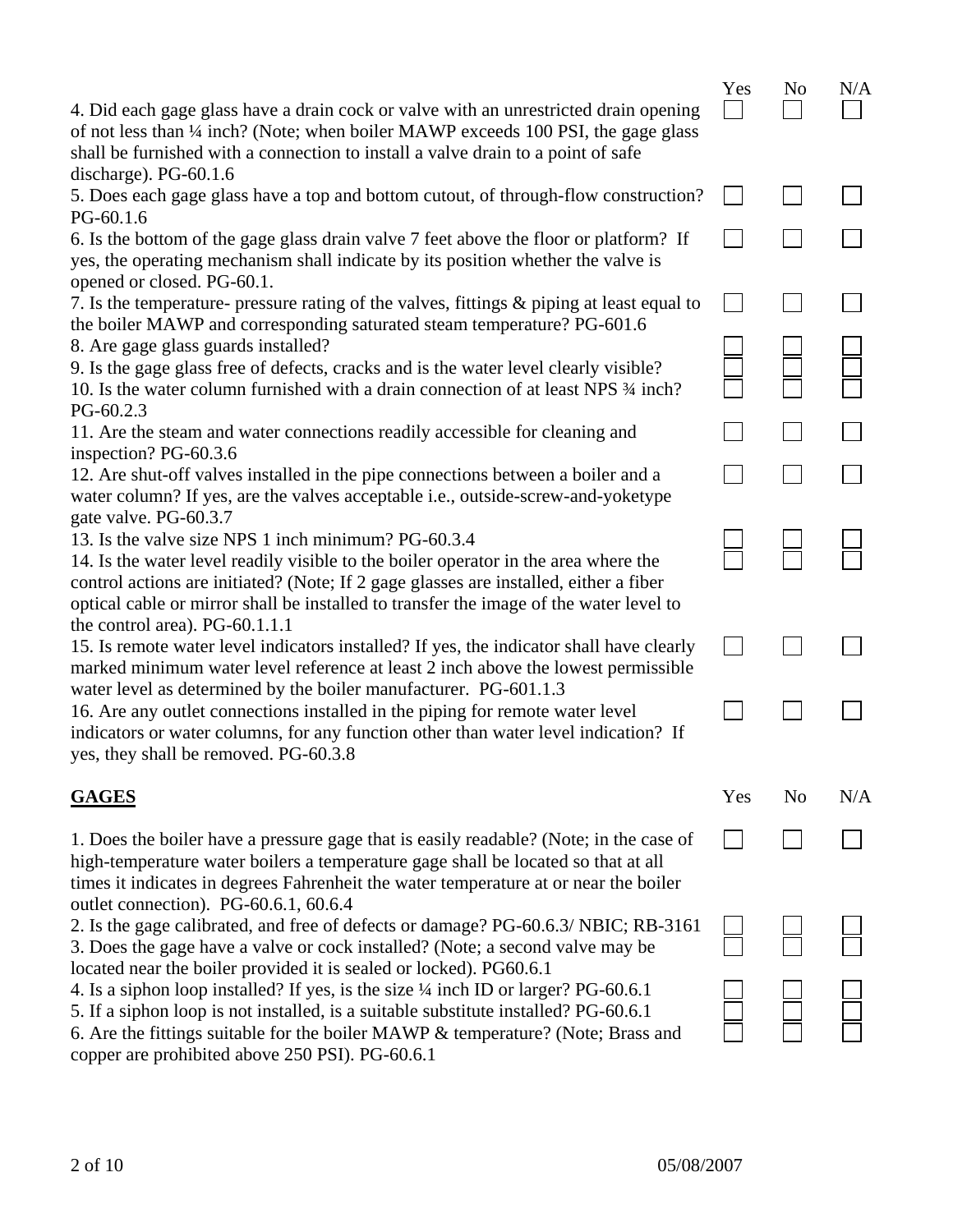| 7. Do the connections meet the following size requirements? PG-60.6.1<br>Minimum 1/4 Inch.                                                                                                                                                                                                                                                                                    | Yes | N <sub>o</sub> | N/A |
|-------------------------------------------------------------------------------------------------------------------------------------------------------------------------------------------------------------------------------------------------------------------------------------------------------------------------------------------------------------------------------|-----|----------------|-----|
| Minimum $\frac{1}{2}$ Inch ID for steel or wrought iron piping.<br>8. Is the dial of the pressure gage graduated to approximately double the pressure at<br>which the safety relief valve is set, but in no case less than $1\frac{1}{2}$ times this pressure?                                                                                                                |     |                |     |
| PG-60.6.1<br>9. Is a test connection provided with a connection size of at least NPS 1/4? PG-60.6.3                                                                                                                                                                                                                                                                           |     |                |     |
| SAFETY AND SAFETY RELIEF VALVES                                                                                                                                                                                                                                                                                                                                               | Yes | No             | N/A |
| 1. Is at least 1 safety valve per 500 feet of water heating surface or 1100 KW of<br>power input installed? PG-67.1                                                                                                                                                                                                                                                           |     |                |     |
| 2. Is the safety or safety relief valve(s) ASME/NB approved type valves and<br>suitable for the installed application? PG-67.1                                                                                                                                                                                                                                                |     |                |     |
| 3. Is the capacity of the valve $(s)$ sufficient to prevent the pressure from rising more<br>than 6 percent above the pressure setting of the valve $(s)$ and in no case 6 percent<br>above the boiler MAWP? PG-67.2                                                                                                                                                          |     |                |     |
| 4. Is one or more of the safety relief valve(s) set pressure set at or below the boiler<br><b>MAWP? PG-67.3</b>                                                                                                                                                                                                                                                               |     |                |     |
| 5. Is any of the safety relief valve(s) set higher than 3 percent above boiler MAWP?                                                                                                                                                                                                                                                                                          |     |                |     |
| PG-67.3<br>6. Is the range of multiple safety relief valve settings within 10 percent of the highest<br>valve setting? (Note; this does not apply to High Temperature Water Boilers). PG-<br>67.3                                                                                                                                                                             |     |                |     |
| 7. Is the safety relief valve over NPS 3? If yes, shall have a flanged inlet connection<br>or shall be welded. PG-67.6                                                                                                                                                                                                                                                        |     |                |     |
| 8. Is the safety relief valve connection a dedicated connection? PG-71.2<br>9. Is the safety relief valve installed as close as possible to the steam flow path,                                                                                                                                                                                                              |     |                |     |
| without any unnecessary intervening piping or fittings? PG-71.2<br>10. Is the valves installed in an upright position? PG-71.2<br>11. Is the outlet pipe free from unnecessary length and properly supported? PG-71.3<br>12. Does the outlet pipe(s) have ample provision for gravity drain? Is the piping so                                                                 |     |                |     |
| arranged to prevent low points allowing collection of water? PG-71.3<br>13. Does the safety relief valve(s) have an open gravity drain hole installed? (Note;<br>for valves exceeding NPS $2\frac{1}{2}$ inch drain hole shall be NPS $3/8$ inch or larger, for<br>valves NPS 2 $\frac{1}{2}$ inch and smaller the drain hole shall not be less than $\frac{1}{4}$ inch). PG- |     |                |     |
| 71.3<br>14. Is the outlet(s) piped to a safe direction? $PG-71.3$<br>15. If 2 valves are being used does the smaller of the 2 valves have at least 50<br>percent of the capacity of the larger valve? PG-71.1                                                                                                                                                                 |     |                |     |
| 16. Are operating devices installed to allow remote lifting of the safety relief                                                                                                                                                                                                                                                                                              |     |                |     |
| valve(s)? PG-73.1.3<br>17. If 2 safety relief valves share the same opening is the cross sectional area of the<br>opening less than the cross sectional area of all the safety relief valves that are                                                                                                                                                                         |     |                |     |
| connected to that opening? PG-71.5<br>18. Are the tamper proof seals in place? PG-73.1.8                                                                                                                                                                                                                                                                                      |     |                |     |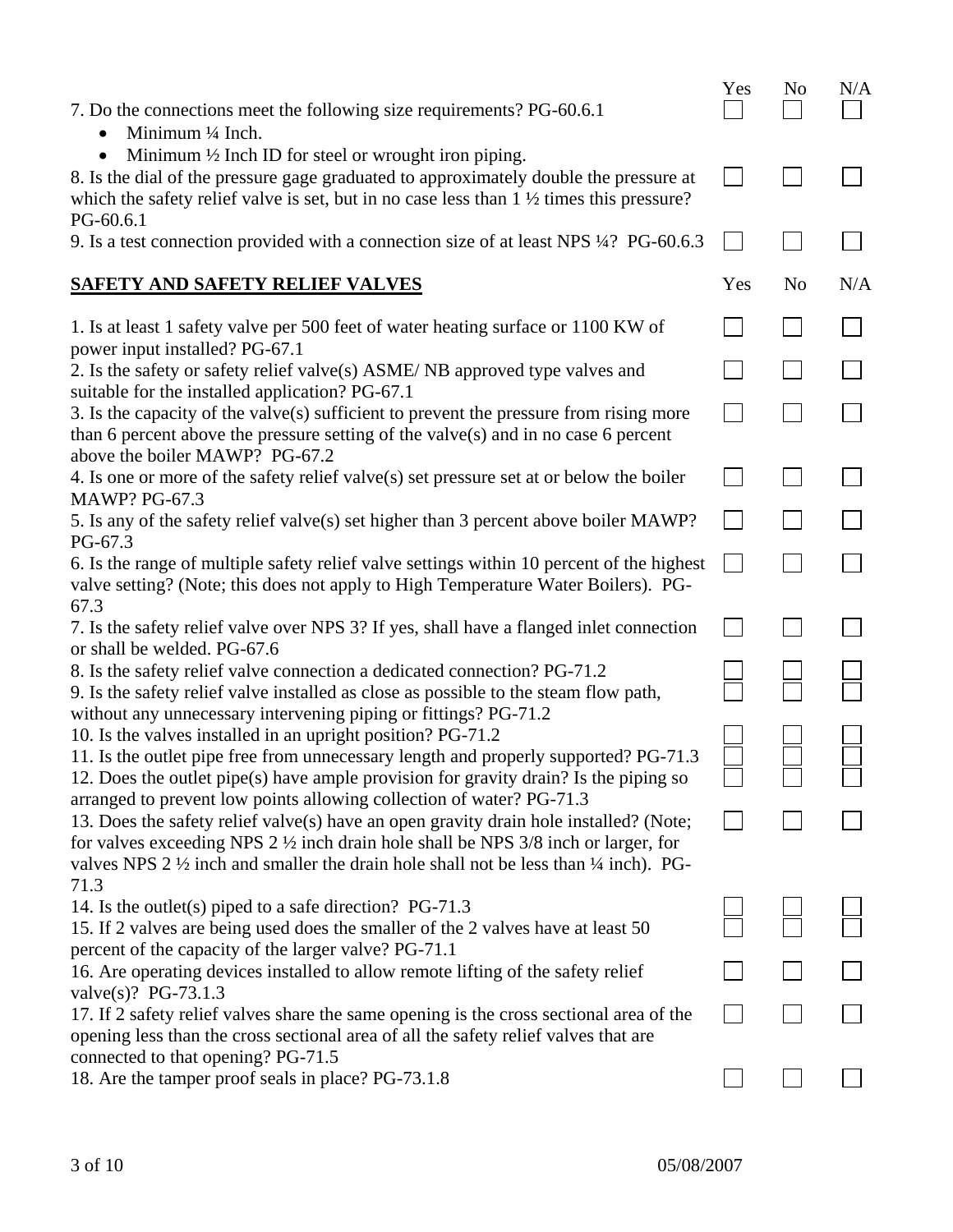| 19. Is mufflers installed on the outlet of the safety relief valves? If yes, ensure that<br>the construction in no way restricts the flow from the safety relief valve. (Note;                                                | Yes | N <sub>o</sub> | N/A |
|-------------------------------------------------------------------------------------------------------------------------------------------------------------------------------------------------------------------------------|-----|----------------|-----|
| Mufflers shall not be used on high temperature water boilers). PG-71.4<br>20. Miniature boilers- Is the safety relief valve smaller than NPS 1/2 inch? PMB-15.1                                                               |     |                |     |
| <b>SUPPORTS, FOUNDATIONS AND SETTINGS</b>                                                                                                                                                                                     | Yes | N <sub>0</sub> | N/A |
| 1. Is the boiler setting as per the manufacturers listing ? (Note; if not addressed by<br>the manufacturer the NBIC calls for 36 inch on sides of single boiler install, battery<br>calls for 48 inch clearance) NBIC; I-2330 |     |                |     |
| 2. Is the boiler supported to allow at least 12 inch clearance between the metal                                                                                                                                              |     |                |     |
| surface of the Shell and the floor? NBIC; I-2330<br>3. HRT Boilers only                                                                                                                                                       |     |                |     |
| Is the boiler over 72 inches in diameter? If yes, is the boiler supported from<br>$\bullet$<br>steel hangers by the outside-suspension type setting independent of the<br>furnace side walls. NBIC; I-3311                    |     |                |     |
| Is the boiler 14 ft in length or longer, or over 54 inches and up to and<br>$\bullet$<br>including 72 inches in diameter? If yes, is the boiler supported by the<br>outside-suspension type of setting. NBIC; I-3311          |     |                |     |
| 4. Does the boiler have a top opening manway? If yes, is at least 84 inch of<br>clearance available. (Note; Boilers with no manway require at least 36 inches or as<br>per the manufacture) NBIC; I-2330                      |     |                |     |
| 5. Does the boiler installation allow for removal and installation of tubes? NBIC; I-<br>2330                                                                                                                                 |     |                |     |
| 6. Is the boiler supported by structural steel? If yes, is the supporting members                                                                                                                                             |     |                |     |
| located or protected from heat from the furnace. NBIC; I-2320<br>7. Does the boiler have a pitch of 1 inch per 10 feet of boiler length? (Note;<br>Horizontal fire tube boilers only). Maine Rules                            |     |                |     |
| <b>LOW WATER CUT OFF</b>                                                                                                                                                                                                      | Yes | N <sub>0</sub> | N/A |
| 1. Are two low water cut-off devices installed? (Note; except miniature boilers).<br>CSD1; CW-120                                                                                                                             |     |                |     |
| 2. Is one of the two low water cut-offs equipped with a manual reset? Preferably the                                                                                                                                          |     |                |     |
| lower of the two devices CSD1; CW-140<br>3. Is the installed piping sufficiently arranged to allow for proper cleaning and                                                                                                    |     |                |     |
| inspection? This includes cleanout's at all T connections. CSD1; CW-120<br>4. Is the piping, fittings and components rated for the boiler safety relief valve                                                                 |     |                |     |
| setting and boiler rated temperature? CSD1; CW-120<br>5. Is the drain line piped to a safe point of discharge? CSD1; CW-120                                                                                                   |     |                |     |
| 6. Do the low water cut-off have separate pipe connections below the waterline?<br>(Note; a common steam side connection is permissible). CSD1; CW-120                                                                        |     |                |     |
| 7. Is the piping and fittings NPS 1 inch or greater? CSD1; CW-120                                                                                                                                                             |     |                |     |
| 8. Is the drain pipe and blow off valve NPS 3/4 inch or greater? CSD1; CW-120<br>9. Ensure no valves are installed between the boiler steam and water connections<br>and the low water cutoffs? CSD1; CW-120                  |     |                |     |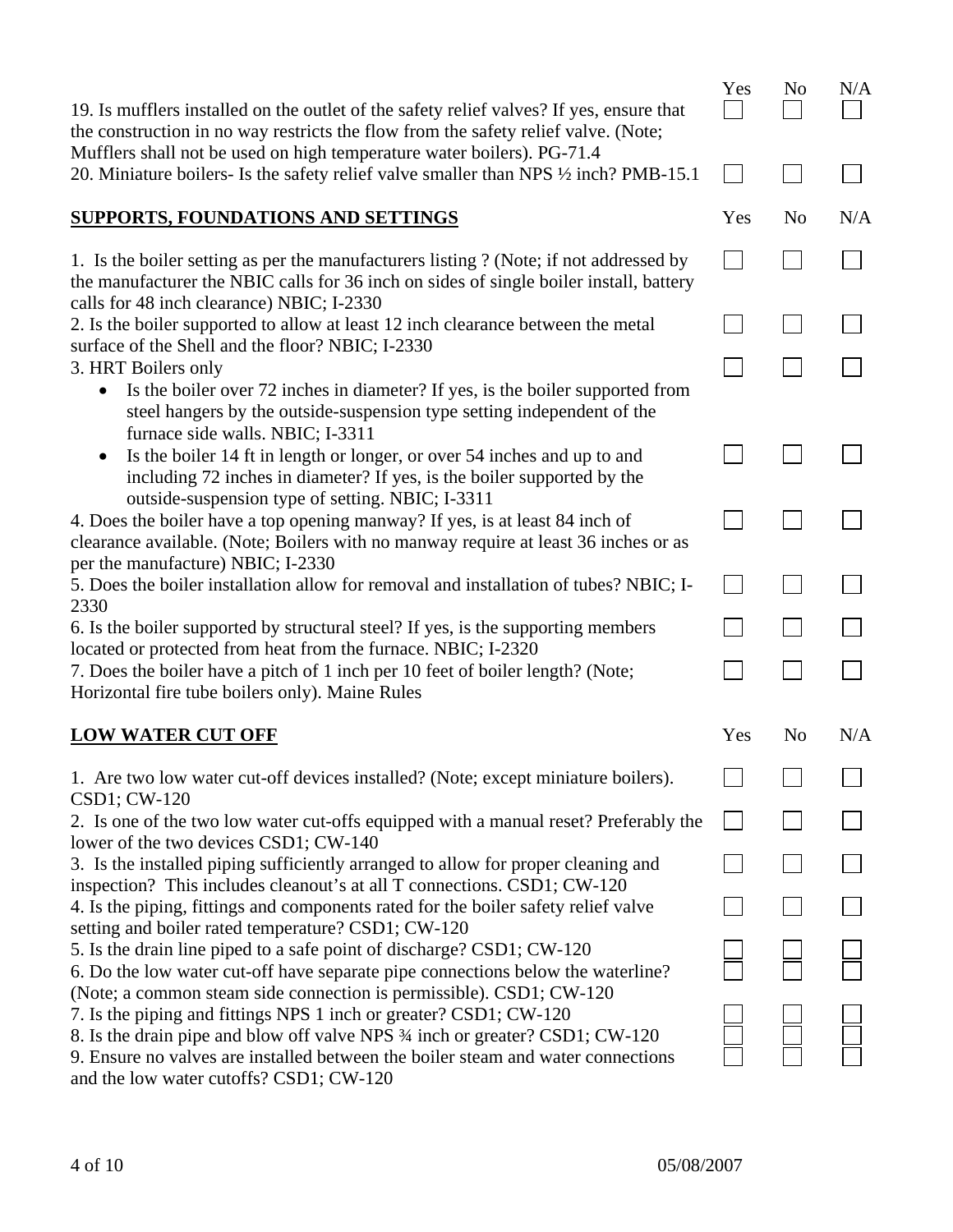| <b>PRESSURE CONTROLS</b>                                                                                                                                                                                                                                                                                                                                                               | Yes | N <sub>o</sub> | N/A |
|----------------------------------------------------------------------------------------------------------------------------------------------------------------------------------------------------------------------------------------------------------------------------------------------------------------------------------------------------------------------------------------|-----|----------------|-----|
| 1. Is at least one high pressure control installed? CSD1; CW-310<br>2. Is at least one high pressure limit installed? CSD1; CW-310 (Note; a manual reset                                                                                                                                                                                                                               |     |                |     |
| is required)<br>3. Verify that no valves of any type are installed between the boiler and the high-                                                                                                                                                                                                                                                                                    |     |                |     |
| pressure limit control device or high pressure control? CSD1; CW-310<br>4. Verify that each pressure device is protected with the use of a siphon? CSD1;<br>CW-310                                                                                                                                                                                                                     |     |                |     |
| 5. Verify that the siphon is NPS 1/4 inch or greater? CSD1; CW-310<br>6. Verify that steam pressure supply connections are as follows; CSD1; CW-310<br>Non-ferrous- Steam pressure supply connections to a single pressure control<br>shall not be less than NPS 1/4 inch for lengths up to and including 5 feet, and<br>not less than NPS $\frac{1}{2}$ inch for lengths over 5 feet? |     |                |     |
| Ferrous-Steam pressure supply connections to single pressure control shall<br>$\bullet$<br>not be less than NPS 1/2 inch for length up to and including 5 feet, and not<br>less NPS 1 inch for lengths over 5 feet?                                                                                                                                                                    |     |                |     |
| 7. Verify that manifolded controls are as follows; CSD1; CW-310<br>Non Ferrous Pipe shall not be less than NPS 1/2 inch for lengths up to and<br>including 5 feet and not less than NPS 3⁄4 inch for lengths over 5 feet?                                                                                                                                                              |     |                |     |
| Ferrous Pipe shall not be less than NPS 34 inch for lengths up to and                                                                                                                                                                                                                                                                                                                  |     |                |     |
| including 5 feet and not less than NPS $1\frac{1}{4}$ inch for lengths over 5 feet?<br>8. Verify that the upper set point limit of the pressure control does not exceed the                                                                                                                                                                                                            |     |                |     |
| boiler MAWP? CSD1; CW-310                                                                                                                                                                                                                                                                                                                                                              |     |                |     |
| <b>ELECTRICAL</b>                                                                                                                                                                                                                                                                                                                                                                      | Yes | N <sub>0</sub> | N/A |
| 1. Does the boiler have a disconnecting means that is capable of being locked in the                                                                                                                                                                                                                                                                                                   |     |                |     |
| open position? CSD1; CE-110<br>2. Does the boiler have a manual remote shut down located just outside of the boiler<br>room? (Note; for exterior doors the switch may be located just inside the door                                                                                                                                                                                  |     |                |     |
| additionally, each access door should have a switch). CSD1; CE-110<br>3. Are all electrical components installed in an approved enclosure? (Note;                                                                                                                                                                                                                                      |     |                |     |
| components subject to a drip must be drip tight). CSD1; CE-110<br>4. Are motors that are exposed to dripping or spraying of drip-proof construction?                                                                                                                                                                                                                                   |     |                |     |
| CSD1; CE-110<br>5. Are all motors fully guarded? CSD1; CE-110                                                                                                                                                                                                                                                                                                                          |     |                |     |
| 6. Are electrical panels installed greater than 3 feet from the boiler and a minimum 5<br>feet separation is maintained from any unenclosed fuel oil tank? (NFPA 31, 4.3.6)                                                                                                                                                                                                            |     |                |     |
| <b>FUEL TRAIN</b><br><b>GAS</b>                                                                                                                                                                                                                                                                                                                                                        | Yes | No             | N/A |
| 1. Are manually operated main and pilot shut of fvalves in sizes larger than NPS 2 or<br>for pressures greater than 1/2 PSIG ball or lubricated plug type with stops? CSD1;<br>CF-150                                                                                                                                                                                                  |     |                |     |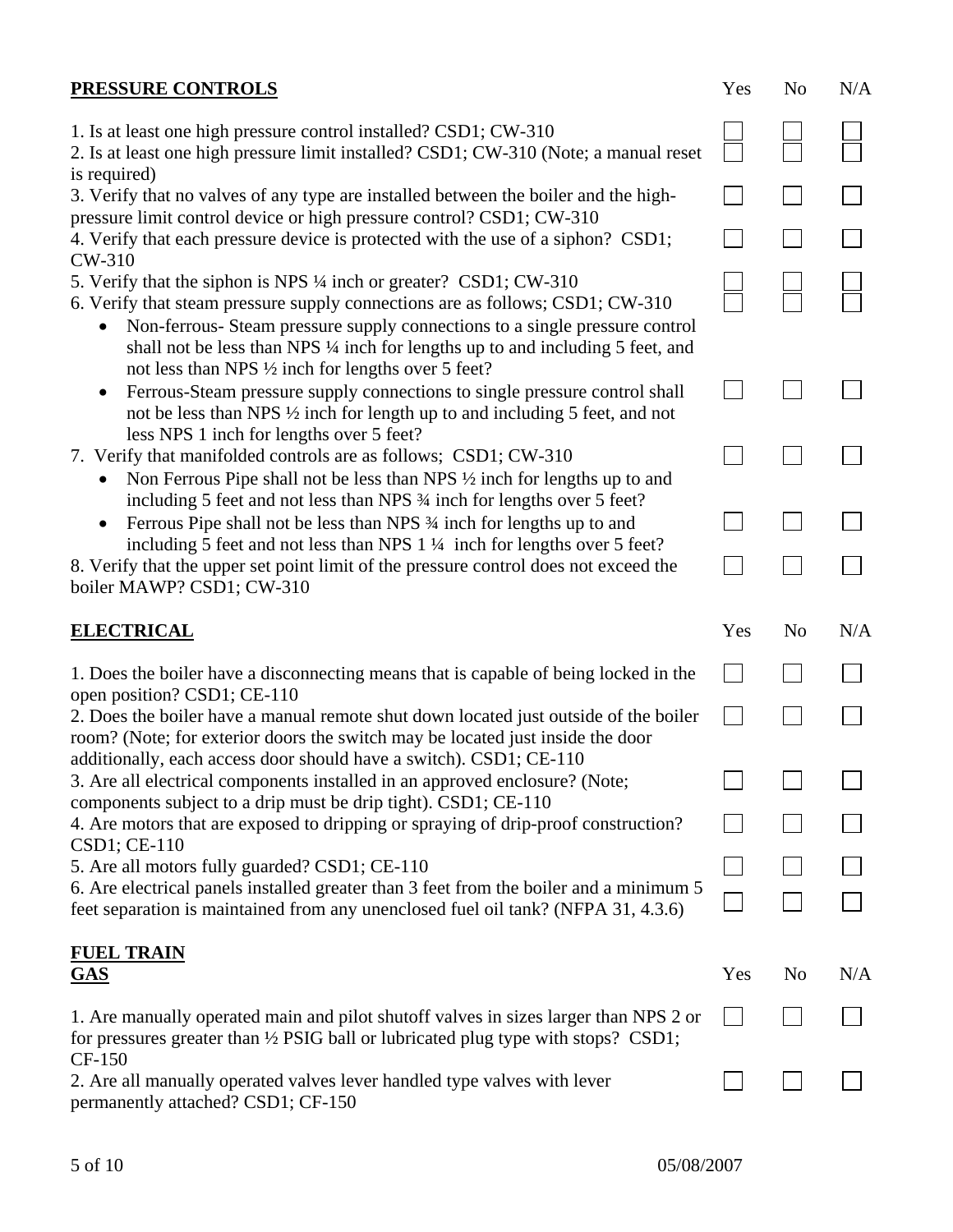| 3. Do the handles clearly indicate "on" and "off"? CSD1; CF-150<br>4. Is a readily accessible manually operated valve provided upstream of all others                                                                                                  | Yes | N <sub>o</sub> | N/A |
|--------------------------------------------------------------------------------------------------------------------------------------------------------------------------------------------------------------------------------------------------------|-----|----------------|-----|
| main gas valves? (Note; the pilot valve shall be located upstream of this valve).<br>CSD1; CF-150                                                                                                                                                      |     |                |     |
| 5. Is the manually operated main valve within 9 feet of the boiler and readily<br>accessible from the boiler room floor? CSD1; CF-150                                                                                                                  |     |                |     |
| 6. Is at least 1 gas-pressure regulator installed? (Note: if a pilot is used a second<br>regulator is required). CSD1; CF-160                                                                                                                          |     |                |     |
| 7. Are 2 gas pressure switches installed 1 HP and 1 LP? (Note; the low pressure<br>switch must be located upstream of the safety shut off valve) CSD1; CF-162                                                                                          |     |                |     |
| 8. Are vent lines piped to a safe point of discharge out/doors? CSD1; CF-190<br>9. Do the vent lines have a means to prevent blockage from foreign matter? CSD1;<br>CF-190                                                                             |     |                |     |
| 10. Ensure atmospheric vent line are not connected to any other common or<br>manifolded gas vent, bleed or relief lines? (Note; A gas bleed line from a diaphragm                                                                                      |     |                |     |
| control valve or pressure regulator may vent to the pilot valve) CSD1; CF-190<br>11. Is one leak test valve installed for each safety shutoff valve? CSD1; CF-180<br>12. Is the gas piping operating pressure in excess of 5 psi? If so, is the piping |     |                |     |
| welded? (NFPA a54, 5.5.1)<br>13. Is all piping at least seed 40 and steel or wrought iron pipe? (NFPA 54, 5.6.2.2)<br>14. Is an exterior emergency shutoff valve installed and clearly marked? (NFPA 54,                                               |     |                |     |
| 6.9.3)<br>15. Was a satisfactory pressure test accomplished? (NFPA 54, 7.1.4)                                                                                                                                                                          |     |                |     |
|                                                                                                                                                                                                                                                        |     |                |     |
| <b>FUEL OIL</b>                                                                                                                                                                                                                                        | Yes | N <sub>0</sub> | N/A |
| 1. Does the fuel system have safety relief valve installed? If yes, does the valve                                                                                                                                                                     |     |                |     |
| discharge to the return line, the oil tank or pump suction line. CSD, CF-440<br>2. Is a low oil pressure switch installed? CSD, CF-450                                                                                                                 |     |                |     |
| 3. Is a low air/steam atomization pressure switch installed? CSD, CF-450<br>4. Is a high oil temperature switch installed? CSD, CF-450                                                                                                                 |     |                |     |
| 5. Is a low oil temperature switch installed? CSD, CF-450<br>6. Is 2 approved safety shut off valves or one safety shutoff valve and a nozzle<br>cutoff integral to the fuel unit provided? (Note; it is recommended that a relief valve               |     |                |     |
| be installed between the 2 safety shut off valves). CSD, CF-460<br>7. Is a loss of flame control system installed? CSD, CF-510                                                                                                                         |     |                |     |
| 8. Two safety shutoff valves in series, each with proof of closure, shall be provided                                                                                                                                                                  |     |                |     |
| in the oil line to the main burner. (NFPA 85, 2.3.18)<br>9. Two safety shutoff valves in series, each with proof of closure, shall be provided                                                                                                         |     |                |     |
| in the gas line to the main burner. (NFPA 85, 2.3.2.3)<br>10. Is a drip leg installed in the gas piping? (NFPA 85, 2.3.2.5)                                                                                                                            |     |                |     |
| 11. Is a permanent means provided for making leakage-tightness tests of the main<br>burner gas safety shutoff valves? (NFPA 85, 2.3.2.7)                                                                                                               |     |                |     |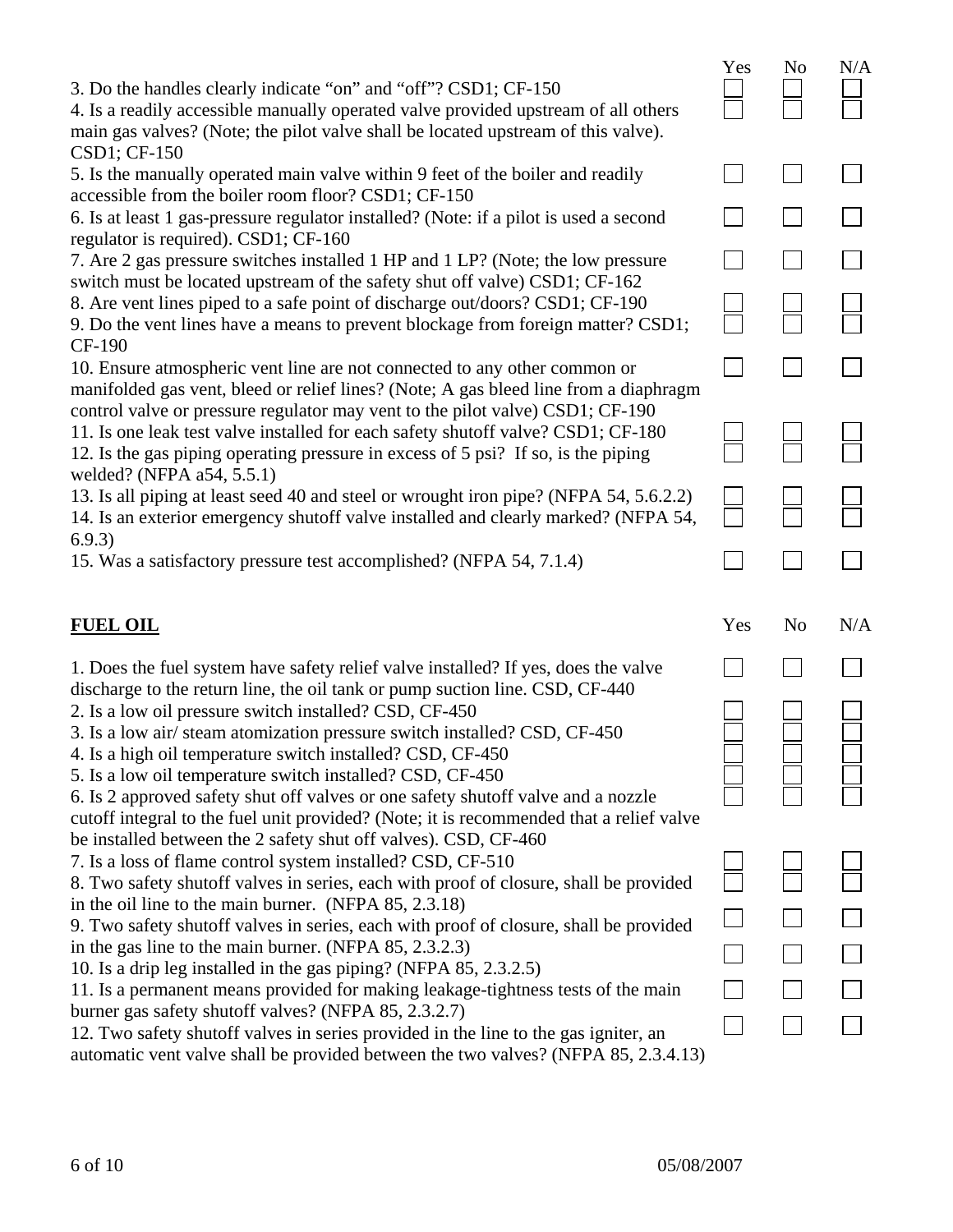| <b>DRAINS</b>                                                                                                                                                                                                                                                                                                                                                      | Yes | N <sub>0</sub> | N/A |
|--------------------------------------------------------------------------------------------------------------------------------------------------------------------------------------------------------------------------------------------------------------------------------------------------------------------------------------------------------------------|-----|----------------|-----|
| 1. Is the boiler working pressure over 100 psi? If yes, the boiler shall be equipped<br>with 2 valves in series? (Note; Each boiler shall have one drain pipe located at the<br>lowest point of the boiler fitted with a stop valve. The valve shall have the capability<br>of being locked in the closed position). NBIC; I-2531                                  |     |                |     |
| 2. Are drain pipes, valves and fittings within the same drain line the same size?                                                                                                                                                                                                                                                                                  |     |                |     |
| NBIC; I-2531<br>3. Are the discharge from the drains piped to a safe location? NBIC; I-2531<br>4. Do the material ratings meet the following? NBIC; I-2532<br>Boiler MAWP 100 psi or less, the drainpipe, valves and fittings shall be                                                                                                                             |     |                |     |
| rated for at least 100 PSI and 220 degrees F.<br>Boiler MAWP exceeds 100 psi the drain pipe, valves and fittings shall be<br>$\bullet$<br>rated for the MAWP.                                                                                                                                                                                                      |     |                |     |
| <b>PIPING</b>                                                                                                                                                                                                                                                                                                                                                      | Yes | N <sub>o</sub> | N/A |
| N/A                                                                                                                                                                                                                                                                                                                                                                |     |                |     |
| <b>GENERAL</b>                                                                                                                                                                                                                                                                                                                                                     | Yes | N <sub>0</sub> | N/A |
| 1. Is all piping properly supported? NBIC; I-2630<br>2. Does all bolts, studs and nuts properly marked and fully engaged?                                                                                                                                                                                                                                          |     |                |     |
| <b>FEEDWATER</b>                                                                                                                                                                                                                                                                                                                                                   | Yes | N <sub>0</sub> | N/A |
| 1. Is the feedwater introduced to the boiler in such a manner to prevent thermal<br>shock of metal surfaces? (note; Boilers operating over 400 psi shall be fitted with<br>shields, sleeves or other suitable means to reduce temperature differentials). NBIC;                                                                                                    |     |                |     |
| $I-2412$<br>2. Does the boiler exceed 500 square feet of heating surface? If yes, are 2 means of<br>supplying feedwater available? (Note; for solid fuel and wood boilers whose setting<br>can continue to provide a heat source to cause damage to the boiler in the event that<br>the feed source is interrupted, one such means of the feed source shall not be |     |                |     |
| susceptible to the same interruption as the other). NBIC; I-2412<br>3. Do feedwater connections meet the following; NBIC; I-2412                                                                                                                                                                                                                                   |     |                |     |
| Up to and including 100 square feet of heating surface require NPS $\frac{1}{2}$ inch or<br>larger connections?                                                                                                                                                                                                                                                    |     |                |     |
| Over 100 square feet of heating surface require NPS 3⁄4 inch or larger<br>connections?                                                                                                                                                                                                                                                                             |     |                |     |
| Miniature boilers- Is the connection no smaller than NPS $\frac{1}{2}$ inch for iron and<br>steel pipe and NPS 1/4 inch for brass or copper? PMB-11.1                                                                                                                                                                                                              |     |                |     |
| Electric boilers- Is the connection no smaller than NPS $\frac{1}{2}$ inch? PEB-11.1<br>4. Is the feedwater pumps capable of providing feedwater at a pressure at least 3                                                                                                                                                                                          |     |                |     |
| percent higher than any safety relief valve setting? NBIC; I-2413<br>5. Is the boiler fitted with a check valve and stop valve? (Note; the check valve shall<br>be located between the boiler and the stop valve, a combination stop-and-check<br>valve is considered to be a stop valve only). NBIC; I-2414                                                       |     |                |     |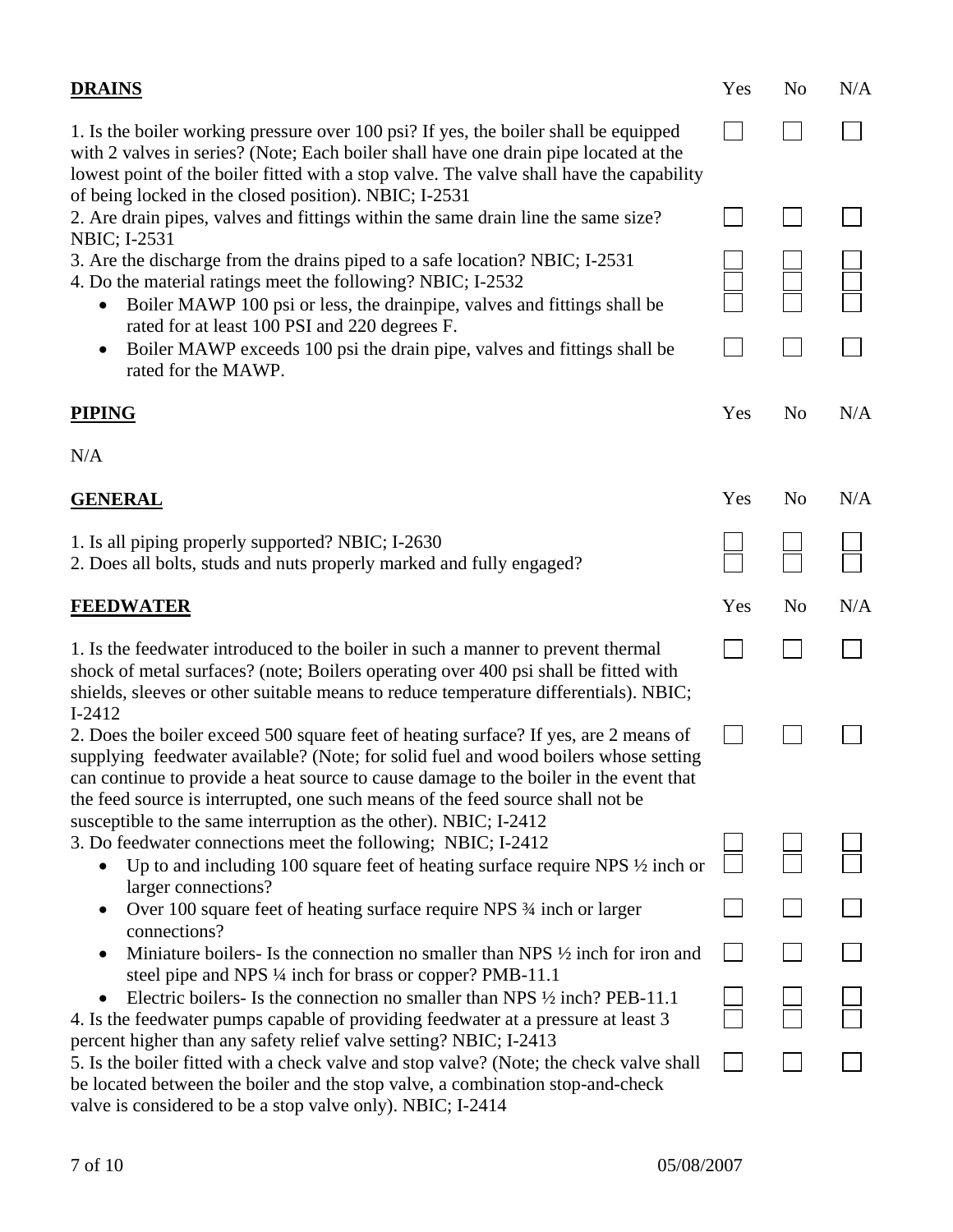6. Are 2 or more boilers fed from a common source? If yes, a globe or regulating valve shall be located between the check valve and the feed source. NBIC; I-2414

## **STEAM SUPPLY** Yes No N/A

1. Are the stop valves and fittings rated for at least 100 psi and the expected steam temperature at the valve or the boiler MAWP? NBIC; I-2630

2. Are the stop valves and fittings constructed from austenitic stainless steel on any water wetted surfaces? NBIC; I-2630

3. Are ample gravity drains installed if stop valves are installed that would allow the accumulation of water or condensate in the piping? NBIC; I-2531

4. Is 2 or more boilers with a manhole opening connected to common header? If yes, the boiler shall have 2 stop valves fitted with ample free blow drain between them. (Note; The discharge of the drain shall be visible to the operator, The stop valves shall consist of 1 automatic non-return valve next to the boiler and a second valve of the outside-screw-and-yoke type, or 2 screw-and-yoke type). NBIC; I-2630

## **BLOWOFF** Yes No N/A

1. Is a blowoff pipe with a stop valve fitted to the boiler? (Note; If boiler MAWP exceeds 100 PSI 2 stop valves are required. Electric boilers with normal water content not exceeding 100 gallons requires only one valve). NBIC; I-2650 2. Is the first stop valve of the slow opening type? (Note; the second valve if installed may also be of the slow opening type. On boilers with multiple blowoff pipes, a single master stop valve may be placed on the common blowoff pipe from the boiler and one stop valve on each individual blowoff). NBIC; I-2650 3. Are straight run globe or valves that would allow the accumulation of sediment used? NBIC; I-2650 4. Is the blowoff valve(s), pipe and fittings minimum of NPS ¾ inch and a maximum of NPS 2  $\frac{1}{2}$  inch and rated for the MAWP and temperature of the boiler? (Note; bushings and reducers shall not be used. Electric boiler pipes and fittings

shall be NPS 1 inch, except for boilers with a rating of 200kw or less). NBIC; I-2650 5. Are the fittings, valves or piping made from austenitic steel or malleable steel? NBIC; I-2650

6. Does the piping meet the following pressure ratings? NBIC; I-2650

- Boiler MAWP exceeds 100 PSI the blow off piping shall be at least extra strong and the valves shall be rated for at least 1.25 times the MAWP.
- Boiler MAWP exceeds 900 PSI blow off piping shall be at least extra strong and the valves shall be rated for the MAWP plus 225 PSI.

7. Is the blowoff piping properly protected if it is exposed to furnace heat? NBIC; I-2650

8. Is the blowoff pipe discharge constructed to prevent injury to personnel? NBIC; I-2650

9. Is the blowoff pipe directly discharging into the sewer? NBIC; I-2650

10. Is the blowoff tank installed underground? If yes, it shall be enclosed in a concrete or brick pit with a removable cover to allow inspection of the entire shell and heads of the tank. NBIC; I-2650

Yes No N/A

 $\Box$ 

 $\Box$ 

 $\Box$ 

 $\Box$ 

 $\Box$ 

 $\sim$ 

 $\Box$ 

 $\Box$ 

 $\perp$ 

 $\Box$ 

 $\Box$ 

 $\Box$ 

 $\perp$ 

 $\Box$ 

 $\Box$ 

 $\sim 10$ 

 $\Box$ 

 $\Box$ 

П

 $\Box$ 

 $\Box$ 

 $\Box$ 

 $\Box$ 

 $\Box$ 

 $\Box$ 

 $\Box$ 

 $\Box$ 

 $\Box$ 

 $\Box$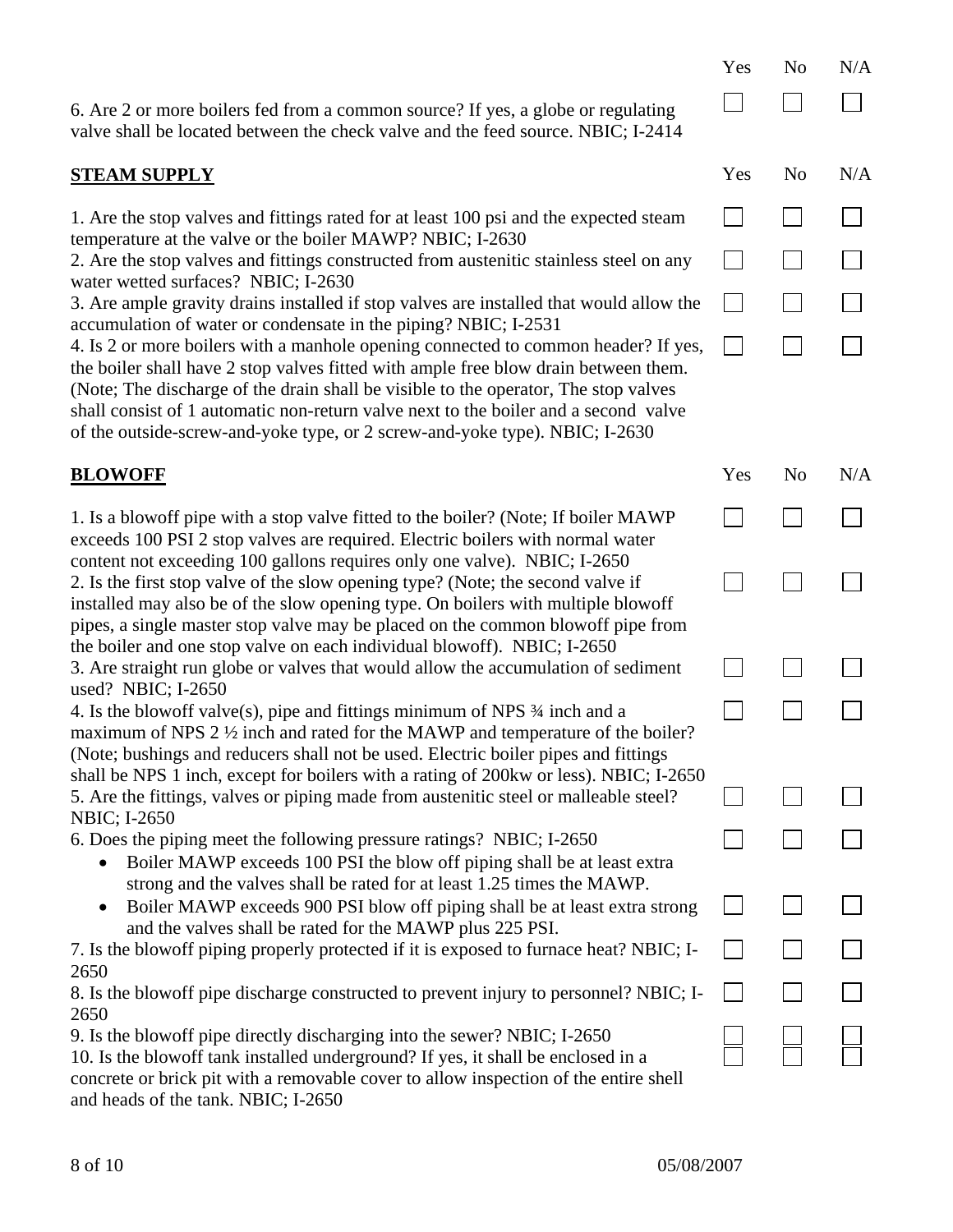|                                                                                                                                                                                                                                                                 | Yes | N <sub>o</sub> | N/A |
|-----------------------------------------------------------------------------------------------------------------------------------------------------------------------------------------------------------------------------------------------------------------|-----|----------------|-----|
| 11. Is galvanized pipe used in the blow off system? NBIC; I-2650<br>12. Does the blow down piping contain connections used for continuous blowdown?<br>If yes, the connections shall not exceed NPS $2\frac{1}{2}$ inch. NBIC; I-2650                           |     |                |     |
| <b>VENTILATION AND COMBUSTION AIR</b>                                                                                                                                                                                                                           | Yes | N <sub>0</sub> | N/A |
| 1. Is the boiler room provided with unobstructed air openings of at least 1 square<br>inch free area per 2000 Btu/hr maximum fuel input of the combined burners?                                                                                                |     |                |     |
| <b>NBIC</b> ; I-2440<br>2. Are screens used in louvers or grills not smaller than 1/4" mesh and are accessible<br>for cleaning (NFPA $31, 5.6.2$ )                                                                                                              |     |                |     |
| 3. Is the ventilator fans sized on the basis of .2 CFM per minute for each 1000<br>Btu/hr of maximum fuel input of the combined burners for all boilers and water<br>heaters installed? NBIC; I-2440                                                            |     |                |     |
| 4. Are interlocks provided to prevent burner operation without adequate ventilators/<br>fans being in operation? NBIC; I-2440                                                                                                                                   |     |                |     |
| 5. Are the boiler room air supply openings clear from debris? NBIC; I-2440<br>6. Are fully closeable manual dampers installed? NBIC; I-2440                                                                                                                     |     |                |     |
| <b>BOILER ROOM</b>                                                                                                                                                                                                                                              | Yes | N <sub>0</sub> | N/A |
| 1. Does the boiler room exceed 500 square feet floor area, with a fuel capacity of<br>1,000,000 Btu/hr or greater? If yes, 2 means of exit are required, each elevation<br>should be provided with at least 2 means of egress, remotely located from the other. |     |                |     |
| NBIC; I-2341<br>2. Do all walkways, runways and platforms meet the following; NBIC; I-2342<br>Metal construction?<br>Are provided between or over the top of boilers which are more than 8 feet                                                                 |     |                |     |
| above the operating floor?<br>Suitable tread or grating material?<br>Exceed 30 Inch in diameter?<br>Equipped with handrails at least 42 inch high?<br>Stairways that serve as means of access to walkways, runways, or platforms                                |     |                |     |
| exceed an angle of 45 degrees?<br>Are ladders at least 18 inches wide?<br>Do ladder rungs extend through the side members and permanently secured?<br>Does the ladder have not less than 30 inch clearance from the front rungs to                              |     |                |     |
| the nearest permanent object in front of the ladder?<br>Does the ladder have a clearance of $6\frac{1}{2}$ inch from the back of the rungs to<br>the nearest permanent object?                                                                                  |     |                |     |
| Does the ladder have a clearance width of at least 15 inch from the center of<br>the ladder on either side across the front of the ladder?                                                                                                                      |     |                |     |
| 3. Is at least one floor drain installed? NBIC; I-2343<br>4. Is a convenient water supply available for cleaning and maintenance? NBIC; I-<br>2344                                                                                                              |     |                |     |
| 5. Are flammables and combustible materials properly stored?                                                                                                                                                                                                    |     |                |     |